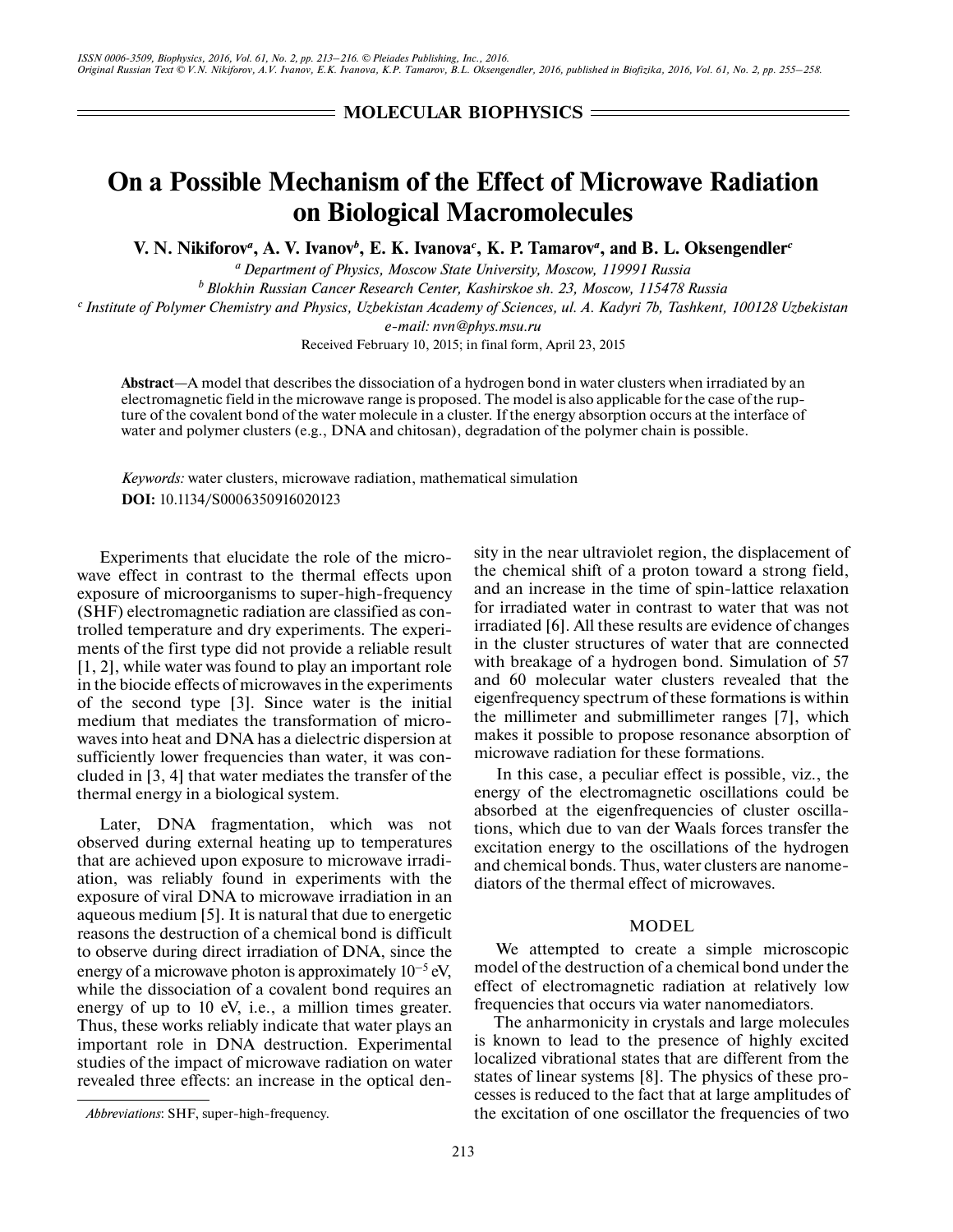

The potential energy for a fast harmonic oscillator. Dissociation of a chemical bond occurs when the oscillator coordinate is reached.

weakly interacting oscillators vary considerably, since the eigenfrequency of an anharmonic oscillator depends on its amplitude. This results in a disturbance of the resonance and low probability of the energy transfer from one oscillator to another. An alternative system for the presence of these local modes is a system of two interacting anharmonic oscillators with different oscillation frequencies, with one of them resonantly interacting with an external periodic field. Water can represent this system in the real world [6, 9]. At the interphase boundaries (in the "water–biological object" system) water clusters form a certain order; here, all the clusters vibrate at the same frequency by acquiring a common frequency [6, 7]. The frequency of the cluster oscillation at room temperature of 18°C is  $6.79 \cdot 10^9$  Hz [10]. Under the effect of an electromagnetic field at a close frequency the cluster is excited and the amplitude of the oscillations becomes greater. Upon weak interaction with normal oscillations of atoms in the cluster, this state with the local mode exists for a sufficiently long period. Therefore, the time of this complete energy transfer without exchange from one oscillator to another increases. This situation is described mathematically by the system of two equations 0<br>1<br>.

n of two equations  
\n
$$
\begin{cases}\n\ddot{X}_1 + \gamma_1 \dot{X}_1 + \Omega_0^2 X_1 + \lambda X_1^3 = \frac{\beta}{M} X_2 + \frac{F_0}{M} e^{i\omega t}, \\
\dot{X}_2 + \gamma_2 \dot{X}_2 + \omega_0^2 X_2 + \lambda X_2^3 = \frac{\beta}{\mu} X_1.\n\end{cases}
$$
\n(1)

Here,  $X_1$  and  $X_2$  are the coordinates of the first and second oscillators;  $\Omega_0$  is the zero frequency of the first oscillator;  $\omega_0$  is the zero frequency of the second oscillator;  $\omega$  is the frequency of the external electromagnetic field;  $\lambda$  and  $\beta$  are parameters that describe anharmonicity and bonding force of the both oscillators, respectively; *M* and μ are the masses of the first and second oscillators, respectively; and  $F_0$  is the amplitude of the force of the external field.

Taking the fact that  $M \geq \mu$  into account and neglecting the anharmoncity term of the both oscillators and their attenuation, we simplify the problem by simulating a system that contains two harmonic oscillators

$$
\begin{cases}\n\ddot{X}_1 + \Omega_0^2 X_1 = \frac{F_0}{M} e^{i\omega t}, \\
\ddot{X}_2 + \omega_0^2 X_2 = \frac{\beta}{\mu} X_1.\n\end{cases}
$$
\n(2)

We solve this system of equations for two cases: (1) in the general case, when the frequency of the first oscillator does not coincide with that of the external field, i.e.,  $\Omega_0 \neq \omega$ , the system of two second-order nonhomogeneous differential equations is solved by the Green-function method [11] and (2) upon resonance interaction of the first oscillator with the external field, i.e.,  $\Omega_0 = \omega$ .

(1) In the general case, at  $\Omega_0 \neq \omega$  solving the system of equations at the external field  $F(t) = F_0 \cos \omega t$  leads to the following expression for the coordinate of the second oscillator

$$
X_2 = \frac{F_0 \beta}{M \mu} \frac{1}{\omega_0^2 (\omega^2 - \Omega_0^2)} [\cos \Omega_0 t - \cos \omega t]. \tag{3}
$$

We assume that at  $t = \tau^*$  the amplitude of the oscillations of the second oscillator is such that the energy of the oscillator is equal to the dissociation energy *Q* (Fig. 1). The equation then can be rewritten as

$$
X_2^* = \frac{F_0 \beta}{M \mu} \frac{1}{\omega_0^2 (\omega^2 - \Omega_0^2)}
$$
  
× [cos  $\Omega_0 \tau^*$  - cos  $\omega \tau^*$ ] =  $\sqrt{\frac{2Q}{\omega_0^2 \mu}}$ . (4)

By rearranging the constants on one side of the equation, we obtain

$$
\cos\Omega_0 \tau^* - \cos\omega \tau^* = \frac{M\omega_0(\omega^2 - \Omega_0^2)}{F_0 \beta} \sqrt{2Q\mu} \le 2. \tag{5}
$$

The parameters from this equation that correspond to the case of microwave irradiation of water clusters and rupture of a hydrogen bond [8, 10] can possess the following values

 $\Omega_0 = 6.79 \cdot 10^9 \text{ Hz}, \omega_0 = 5 \cdot 10^{13} \text{ Hz}, \omega = 7 \cdot 10^9 \text{ Hz},$  $M = 57(m<sub>O</sub> + 2m<sub>H</sub>) = 57 \cdot 3 \cdot 10^{-23}$  g = 1.71 · 10<sup>-21</sup> g,  $\mu = m_H = 0.167 \cdot 10^{-23}$  g, and  $Q = 25$  kJ/mol.

BIOPHYSICS Vol. 61 No. 2 2016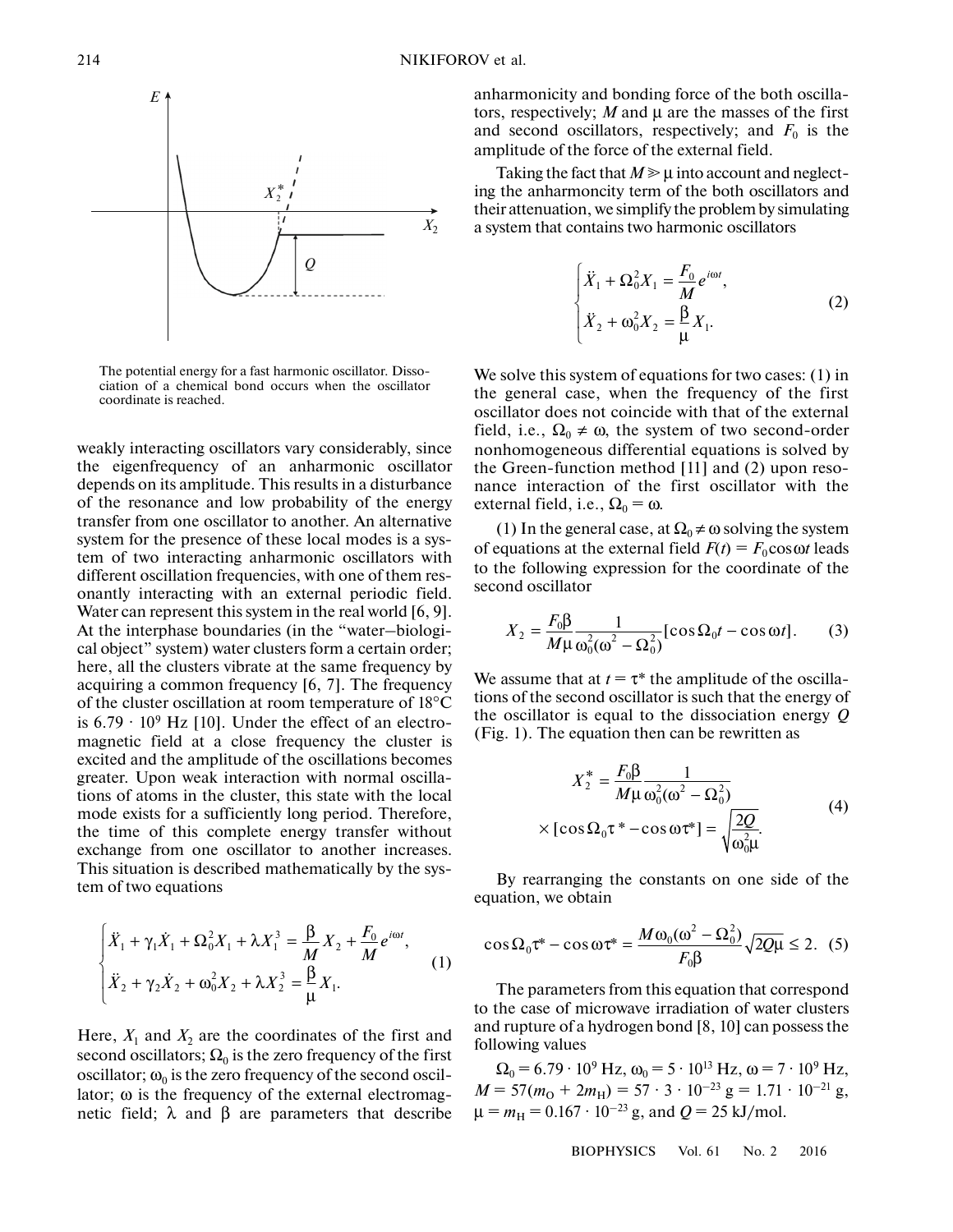The maximum difference between cosines is two, which corresponds to the minimum values of the coupling constant and amplitude of the force of the external field. The amplitude of the force of the external field can be calculated based on the field strength at the intensity of an SHF field of  $I \sim 10^{-3}$  W/cm<sup>2</sup>. The strength of the electromagnetic field is calculated from the equation  $E \approx 20\sqrt{I}$  and is 1.57 V/cm. Then,  $F_0 =$  $2.5 \cdot 10^{-7}$  N and  $\beta = 20$  kg/s<sup>2</sup>  $\approx 1$  eV/A<sup>2</sup>.

By solving the equation at the given values of the parameters we could assess the time  $\tau^* \approx 1.5 \cdot 10^{-8}$  s, which corresponds to the time of accumulation of energy on the second oscillator that is sufficient for dissociation of a hydrogen bond. In the case of the rupture of a chemical bond, *Q* and β will be different.

 $(2)$  In the case of the resonance interaction of the first oscillator with the external field, i.e., when  $\Omega_0 = \omega$ , system of equations (2) can be written as

$$
\begin{cases}\n\ddot{X}_1 + m^2 X_1 = a \sin mt, \\
\ddot{X}_2 + \omega_0^2 X_2 = \frac{\beta}{\mu} X_1,\n\end{cases}
$$
\n(6)

where  $m = \omega = \Omega_0$  and  $a = F_0/M$ .

By solving this system of equations [11], we obtain for the coordinate of the second oscillator

$$
X_2 \approx \frac{F_0 \beta}{M m \mu} \left[ -\frac{2m}{\omega_0^4} [\cos mt - \cos \omega_0 t] + \frac{1}{\omega_0^3} [\sin mt - \sin \omega_0 t - \omega_0 t \sin mt] \right].
$$
 (7)

In this case, the time  $\tau^*$  that is necessary for bond dissociation also can be calculated based on Eq. (4). The estimates of these expressions demonstrate that  $\tau^*$ in the second resonance case is approximately  $10^{-8}$  s and insignificantly differs as compared to the first case.

(3) It is of particular interest to compare the discussed mechanism of energy transfer of the energy of the SHF field via a water cluster with the channel of an increase in the vibrational energy of the fast oscillator at its immediate interaction with an SHF field that has the frequency ω, which corresponds to the case of SHF irradiation of a macromolecule without water. Then, the motion equations for the fast oscillator are [12]

$$
\ddot{X}_2 + \omega_0^2 x = \frac{F_0}{\mu} e^{i\omega t}.
$$
\n(8)

\nof this equation under the initial con-

\n
$$
\dot{X}_2 = 0
$$
 is

The solution of this equation under the initial conditions  $t = 0, X_2 = \dot{X}_2 = 0$  is

BIOPHYSICS Vol. 61 No. 2 2016

$$
X_2 = \frac{F_0}{\mu(\omega_0^2 - \omega^2)} \cos \omega t.
$$
 (9)  
condition of dissociation of a chemical  
he time  $\tilde{\tau}^*$  is the following

Then, the condition of dissociation of a chemical bond during the time  $\tilde{\tau}^*$  is the following

$$
\mu(\omega_0^2 - \omega^2)
$$
  
\nn, the condition of dissociation of a chemical  
\nuring the time  $\tilde{\tau}^*$  is the following  
\n
$$
Q = \frac{1}{2} \omega_0^2 \mu X_2^2 = \frac{1}{2} \frac{F_0^2}{\mu \omega_0^2} \cos^2 \omega \tilde{\tau}^*.
$$
 (10)

Substitution of the parameters  $Q, F_0, \mu$ , and  $\omega$  from paragraph 1 demonstrates that  $Q \ge \frac{1}{2} \frac{F_0^2}{\mu \omega_0^2}$ , i.e., bond rupture during direct excitation of the fast oscillator is impossible. This results is in complete agreement with μω

an experiment on the effect of an SHF field on dry DNA [3].

### **CONCLUSIONS**

A simplified theoretical model that describes dissociation of a hydrogen bond in water clusters under exposure to an electromagnetic field within a microwave range is proposed. The proposed model could be theoretically applied for the case of the rupture of the covalent bond of a water molecule in a cluster. If the energy absorptions occurs at the interphase boundary of water clusters and a polymer (e.g., DNA or chitosan) then the destruction of the polymer chain is also possible. The special role of a phase interface and hydration shell of macromolecules has been noted in a number of studies [13–15]. Structuring of water-containing media at their contact with materials that include micro- and nanosized inhomogeneities in the contact surface has been observed. It has been demonstrated that structuring of water layers appears to be an essential condition of the observed effects during the interaction of low-intensity microwave radiation with water media, including the biological effects that are used in modern biomedical technologies.

#### ACKNOWLEDGMENTS

We are grateful to Prof. V. V. Rzhevskii and Assoc. Prof. V.G. Pevgov for helpful remarks.

#### REFERENCES

- 1. B. A. Welt, C. H. Tong, J. L. Rossen, and D. B. Lund, Appl. Environ. Microbiol. **60**, 482 (1994).
- 2. R. V. Lechowich, L. R. Beuchat, K. J. Fox, and F. H. Webster, Appl. Microbiol. **17**, 106 (1969).
- 3. D. K. H. Jeng, K. A. Kaczmarek, A. G. Woodworth, and G. Balasky, Appl. Environ. Microbiol. **53**, 2133 (1987).
- 4. G. R. Vela and J. F. Wu, Appl. Environ. Microbiol. **37**, 550 (1979).
- 5. Y. Kakita, N. Kashige, K. Murata, et al., Microbiol. Immunol. **39**, 571 (1995).